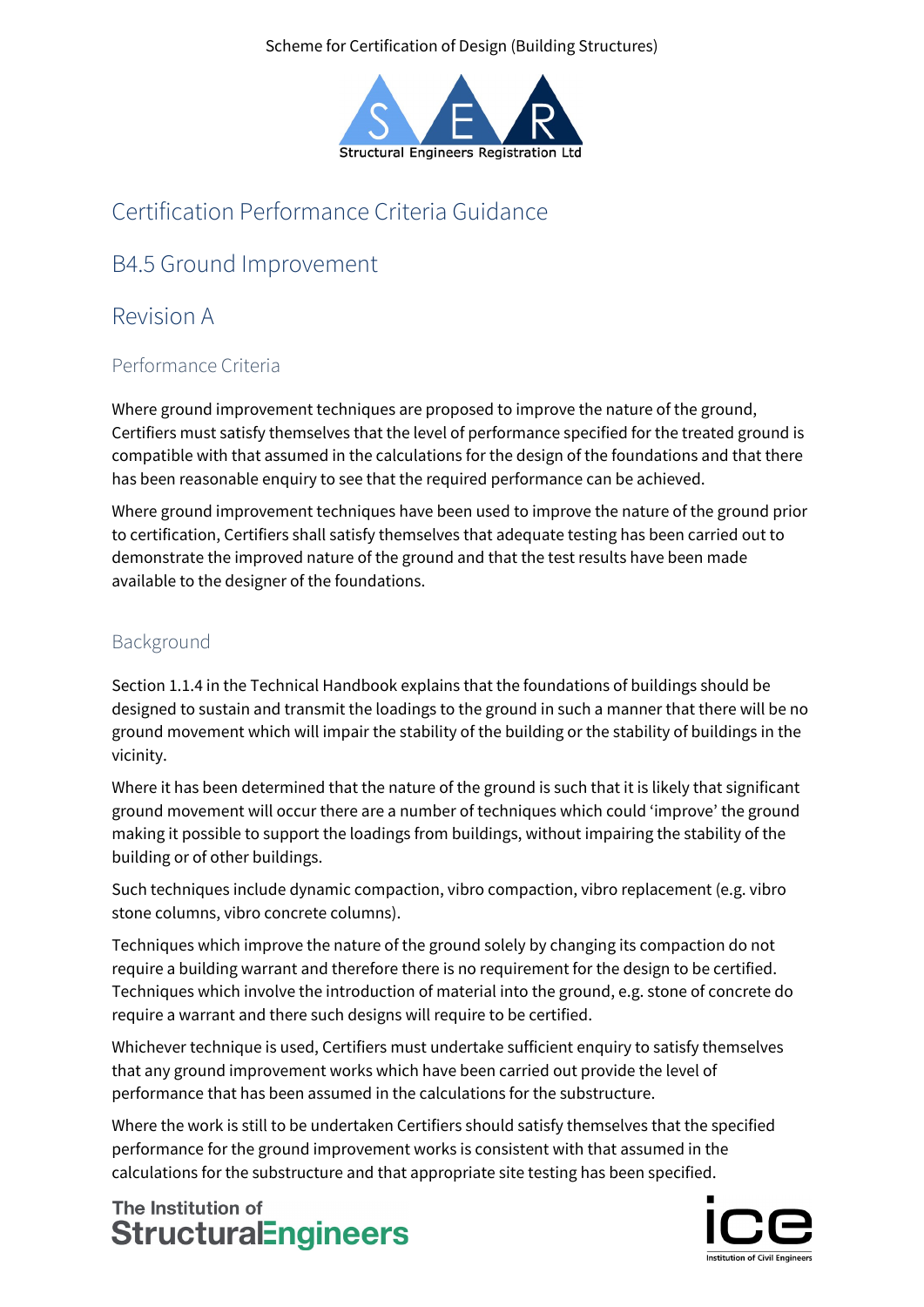#### Guidance

Certifiers must see that drawings, specifications, reports, etc. detailing the works undertaken, or to be undertaken, including any subsequent testing have been prepared and appropriately checked and that level of performance achieved is as assumed in the design for the substructure of the building.

CIRIA Publication C573 'A guide to ground treatment' describes a wide range of techniques and the physical principles involved. General guidance is given on the matters to be considered with particular attention given to design responsibilities.

Useful guidance is also contained within Part 4 of the NHBC Guidance Notes Section 4.1 in the case of Vibratory Ground Improvement.

Ground Improvement schemes generally require the input of a specialist contractor. The contractor will often be involved in the investigation and may advise on the most suitable method of treatment and establish performance criteria for the improvement works e.g. bearing capacity and settlement characteristics. It is essential that the Certifier checks that the performance criteria are compatible with the design of the substructure.

Where appropriate, the certification of the design of ground treatment using vibro stone columns may be carried out using the third party designed details option, with the work included on Schedule 1. Detailed guidance on the use of this option is given in B1.4. It should be noted that this option is only to be used where the finalisation of the design is being carried out by a specialist contractor; the warrant drawings must contain sufficient details of the initial or conceptual design and there must be adequate justification for this design.

The BSD publication 'Procedural Guidance on Certification including information to be submitted with a Building Warrant Application' April 2010 version 2 (sometimes referred to as the Blue Book) provides further details of what information should be included in the warrant submission which includes:

- Layout of treatment (including diameter and notional centres of stone columns where applicable)
- The required Safe Bearing Capacity
- **Site Testing Details**

#### Examples of Major Non-conformances

Absence of or grossly inadequate evidence of the Certifier's review of the proposed ground improvement techniques.

Where ground improvement has been carried out prior to certification, absence of or grossly inadequate evidence that the Certifier has reviewed the testing results.

Failure to demonstrate that the ground improvement measures undertaken or to be undertaken have been assessed and that these are taken into account in the design of the foundations.

Drawings/specification do not describe requirements for site testing, where the works are still to be undertaken.